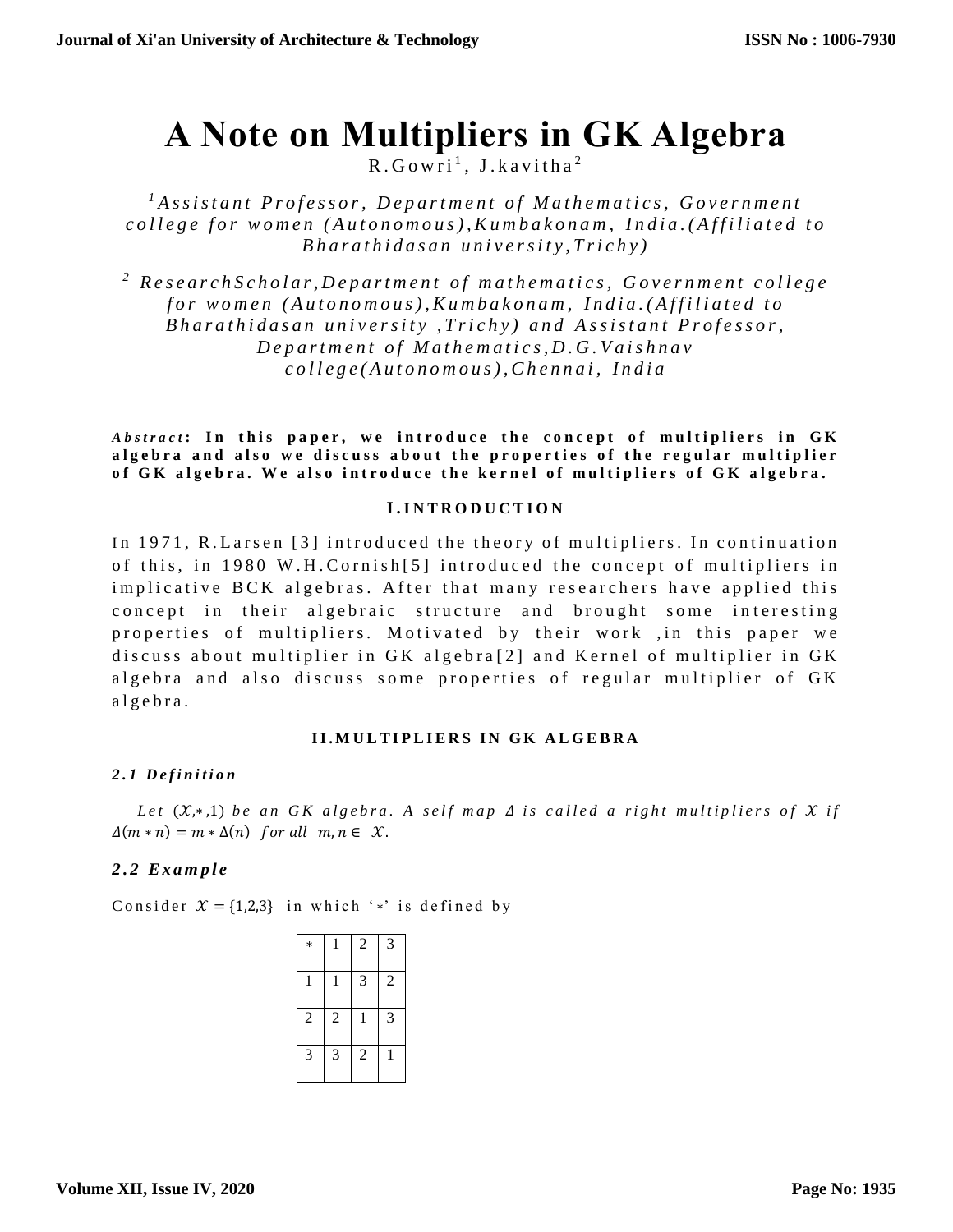Then  $X$  is an GK algebra.

Define a mapping  $\Delta: \mathcal{X} \to \mathcal{X}$  by

$$
\Delta(m) = \begin{cases} 1 & \text{if } x = 1 \\ 2 & \text{if } x = 2 \\ 3 & \text{if } x = 3 \end{cases}
$$

It is clearly known that  $\Delta$  is a right multiplier of GK algebra.

## *2 . 3 D e f i n i t i o n*

*Let*  $(X, *1)$  *be an GK algebra. A self map*  $\Delta$  *is called a left multipliers of*  $X$  *if*  $\Delta(m*n)$  =  $\Delta(m) * n$  for all  $m, n \in \mathcal{X}$ .

Note: The above said example is also an example of the left multiplier of GK a l g e b r a .

## *2 . 4 D e f i n i t i o n :*

*A* map  $\Delta$  of an GK algebra  $\mathcal X$  is said to be regular if  $\Delta(1) = 1$ .

## *2 . 5 P r o p o s i t i o n*

Let  $\Delta$  be a left multiplier of  $\mathcal{X}$ , then

- (i) For every m in  $\mathcal{X}, \Delta(1) = \Delta(m) * m$ .
- $(iii)$   $\Delta$  is 1-1.

## **P r o o f :**

(i) Let  $m \in \mathcal{X}$ . Then  $m * m = 1$ . We have  $\Delta(1) = \Delta(m * m) = \Delta(m) * m$  for all  $m \in \mathcal{X}$ . (ii) Let  $m, n \in \mathcal{X}$  such that  $\Delta(m) = \Delta(n)$ . Then by (i), we have  $\Delta(1) = \Delta(m * m) = \Delta(m) * m$  and  $\Delta(1) = \Delta(n * n) = \Delta(n) * n$ . Then  $\Delta(m) * m = \Delta(n) * n$ . By cancellation law,  $m = n$ . ∴  $\Delta$  is  $1-1$ 

## *2 . 6 P r o p o s i t i o n*

Let  $\Delta$  be a right multiplier of  $\mathcal{X}$ , then

(i) For every m in  $\mathcal{X}, \Delta(1) = m * \Delta(m)$ . (ii)  $\Delta$  is 1-1.

## **P r o o f :**

(i) Let  $m \in \mathcal{X}$ . Then  $m * m = 1$ .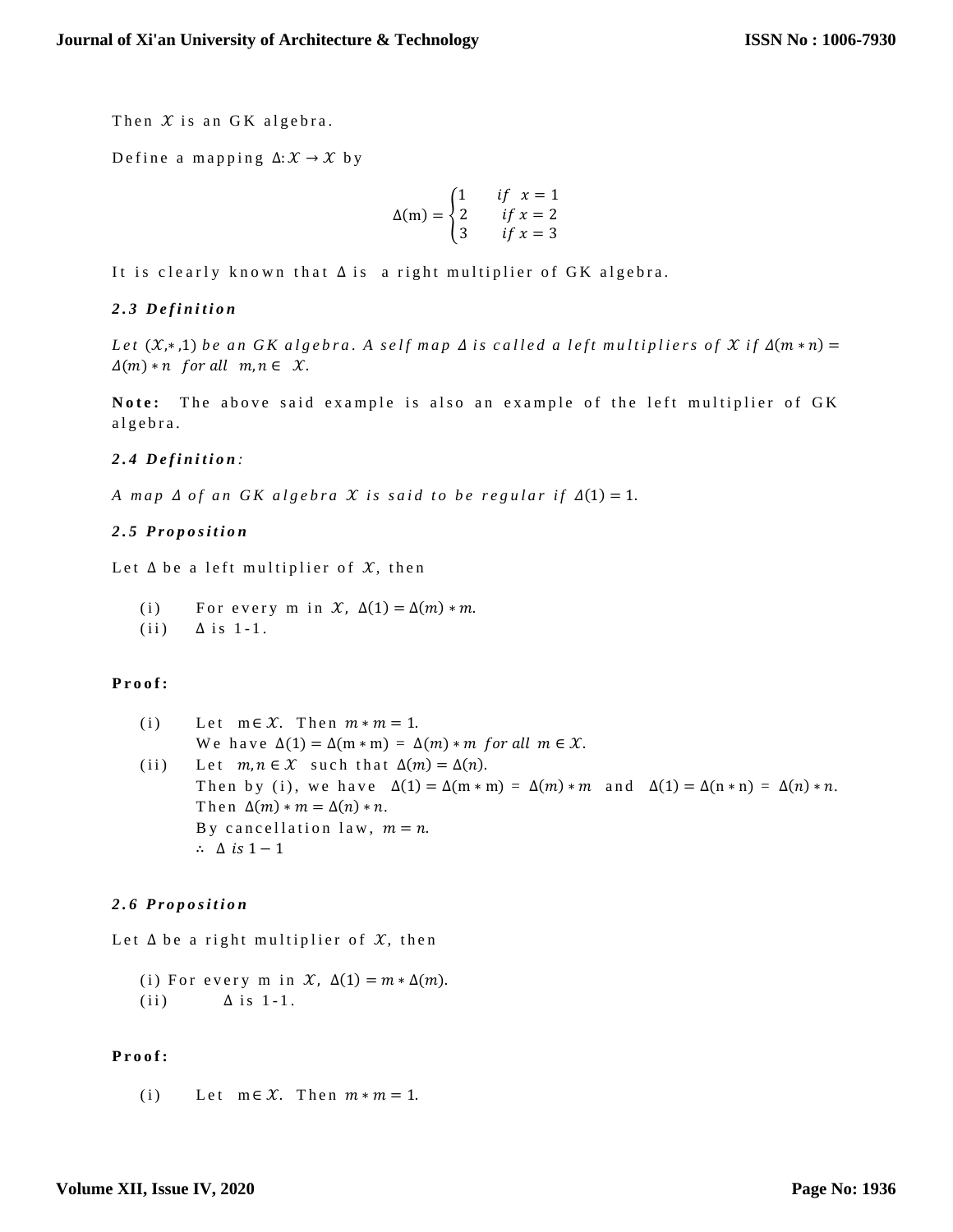We have  $\Delta(1) = \Delta(m * m) = m * \Delta(m)$  for all  $m \in \mathcal{X}$ . (ii) Let  $m, n \in \mathcal{X}$  such that  $\Delta(m) = \Delta(n)$ .

Then by (i), we have  $\Delta(1) = \Delta(m*m) = m*\Delta(m)$  and  $\Delta(1) = \Delta(n * n) = n * \Delta(n)$ . Then  $m * \Delta(m) = n * \Delta(n)$ . By cancellation law,  $m = n$ . ∴  $\Delta$  is  $1 - 1$ .

#### *2 . 7 T h e o r e m :*

Let  $\Delta$  be a left multiplier of  $\mathcal{X}$ . Then  $\Delta(m) = m$  iff  $\Delta$  is regular.

#### Proof:

Let  $\Delta$  is regular. Since  $\Delta(1) = 1$ .

Then we have  $\Delta(1) = \Delta(m * m) = \Delta(m) * m = 1$ .

By definition of GK algebra,  $\Delta(m) = m$ .

Conversely, let  $\Delta(m) = m$  for m in X.

It is clear that  $\Delta(1) = 1$ .

Hence  $\Delta$  is regular.

#### *2 . 8 P r o p o s i t i o n*

Let  $\mathcal X$  be GK algebra and let  $\Delta$  be a left multiplier of  $\mathcal X$ .

If  $\Delta(m) * m = 1$  for every X, then  $\Delta$  is regular.

#### Proof:

Let  $\Delta(m) * m = 1$  and let  $\Delta$  be a left multiplier of X.

By definition of GK algebra,

We have  $\Delta(1) = \Delta(m * m) = \Delta(m) * m = 1$ .

Hence  $\Delta$  is regular.

#### *2 . 9 P r o p o s i t i o n*

Let  $\Delta$  be a left multiplier of  $\mathcal X$ . Then the following holds

(i) If  $\exists$  an element  $m \in \mathcal{X}$   $\ni: \Delta(m) = m$ ,  $\Delta$  is the identity.

(ii) If  $\exists$  an element  $m \in \mathcal{X}$   $\exists$ :  $\Delta(n) * m = 1$  for every  $n \in \mathcal{X}$  then  $\Delta(n) = m$ .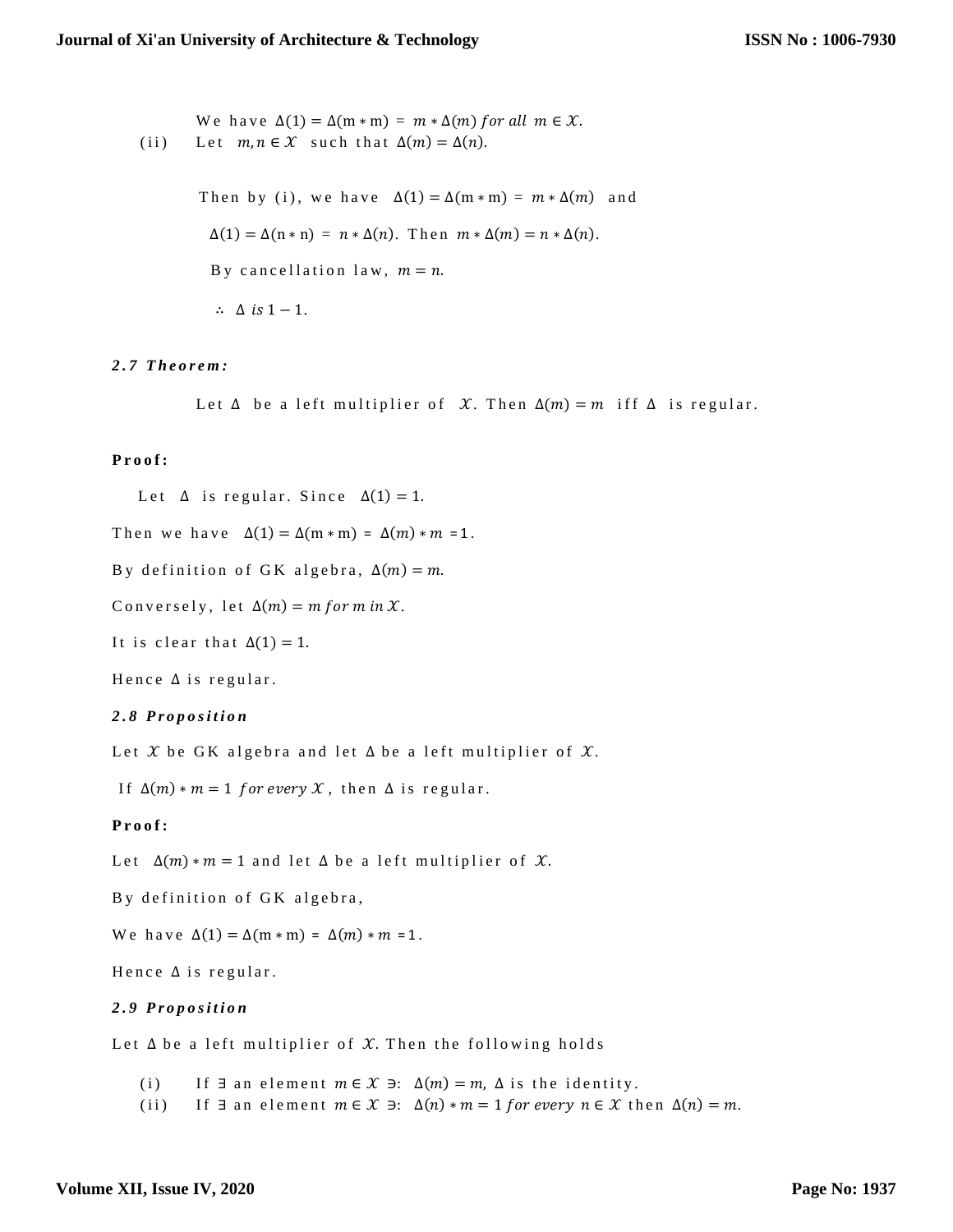## **P r o o f :**

- (i) Let  $\Delta(m) = m$  for some  $m \in \mathcal{X}$ . Then  $\Delta(m) * m = m * m$  $\Rightarrow \Delta(m) * m = 1$ . Hence  $\Delta(1) = 1$  by the proposition (2.7) Which implies that  $\Delta$  is regular.
- $(i)$  By the definition of GK algebra,  $\Delta(m * n) = \Delta(n * m) = \Delta(1)$  $\Rightarrow \Delta(m) * n = \Delta(n) * m = \Delta(1)$  $\Rightarrow \Delta(m) * n = 1$  $\Rightarrow \Delta(m) = n$ .

## *2 . 1 0 P r o p o s i t i o n*

Let X be a GK algebra and  $\Delta$  be a left multiplier of X. Then

 $\Delta(\Delta(m) * m) = 1 \forall m \in \mathcal{X}$ 

## **P r o o f :**

Let  $m \in \mathcal{X}$ . Then we have  $\Delta(\Delta(m) * m) = \Delta(m) * \Delta(m) = 1$ .

## *2 . 1 1 P r o p o s i t i o n*

Let X be a GK algebra and let  $\Delta$  be a regular multiplier. Then the self map  $\Delta$  is an identity map if it satisfies left multiplier is equal to right multiplier that is  $\Delta(m) * n = m * \Delta(n) \forall m, n \in \mathcal{X}.$ 

## **P r o o f :**

Since  $\Delta$  is regular, we have  $\Delta(1) = 1$ .

Let  $\Delta(m) * n = m * \Delta(n) \forall m, n \in \mathcal{X}$ 

Then  $\Delta(m) = \Delta(m * 1) = \Delta(m) * 1 = m * \Delta(1) = m * 1 = m$ .

Hence  $\Delta$  is an identity map.

## *2 . 1 2 D e f i n i t i o n*

*Let*  $\Delta$  *be a multiplier of GK algebra. A set defined by*  $\mathcal{H}_{\Delta}(\mathcal{X})$  *by* 

 $\mathcal{H}_{\Delta}(\mathcal{X}) = \{ m \in \mathcal{X} / \Delta(m) = m \}$   $\forall m \in \mathcal{X}.$ 

## *2 . 1 3 P r o p o s i t i o n*

Let X be a GK algebra and let  $\Delta$  be a left multiplier on X. If  $n \in \mathcal{H}_{\Delta}(\mathcal{X})$ , we have  $m \wedge$  $n \in \mathcal{H}_{\Delta}(\mathcal{X}) \ \forall \ m,n \in \mathcal{X}.$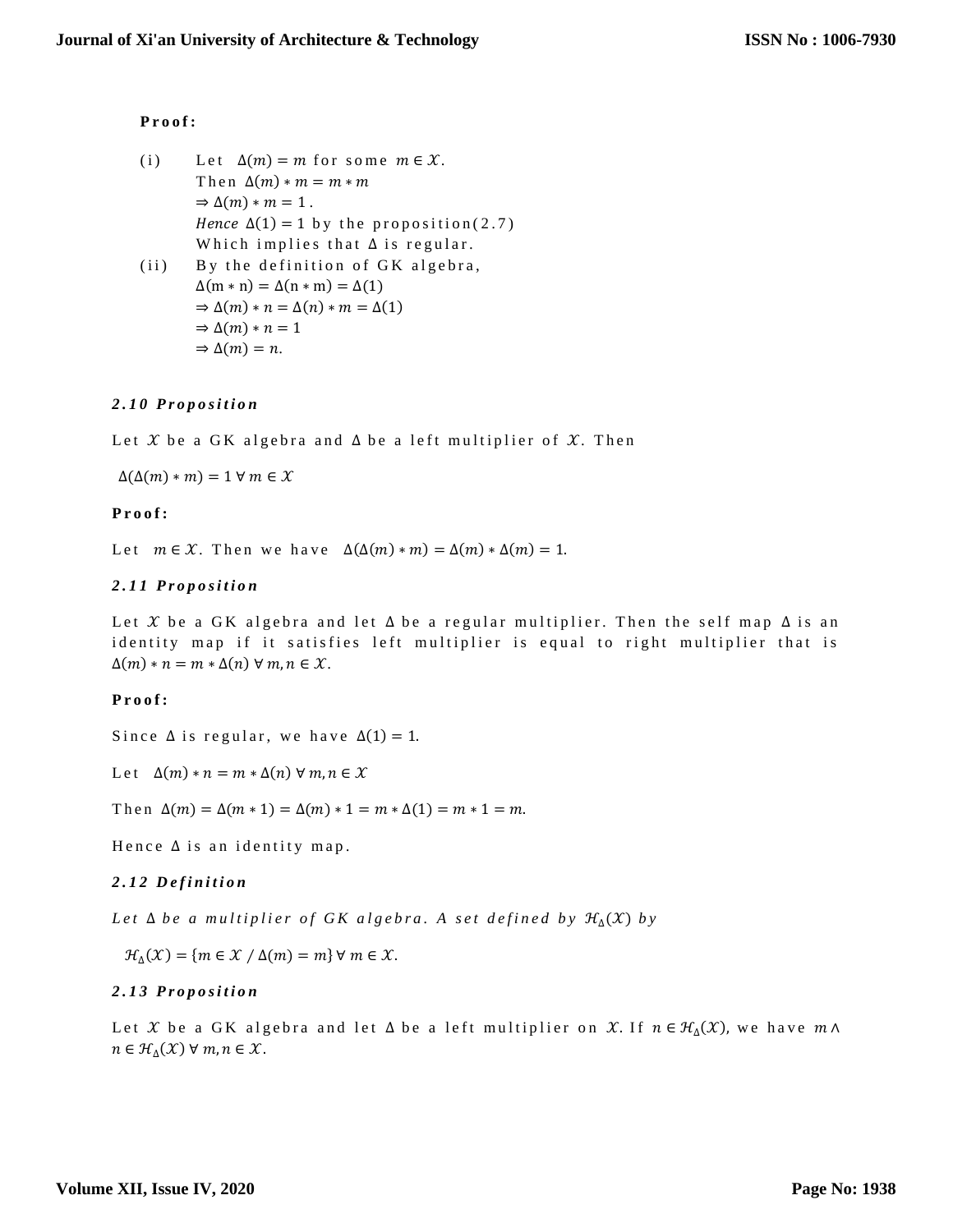### **P r o o f :**

Let  $\Delta$  be a left multiplier on  $\mathcal X$  and let  $n \in \mathcal H_{\Delta}(\mathcal X).$ 

Now  $\Delta(m \wedge n) = \Delta(n * (n * m))$ 

$$
= \Delta(n) * (n * m)
$$

$$
= n * (n * m)
$$

$$
= m \wedge n.
$$

Hence  $m \wedge n \in \mathcal{H}_{\Delta}(\mathcal{X})$ .

## *2 . 1 4 P r o p o s i t i o n*

Let X be a GK algebra and let  $\Delta$  be a right multiplier on X. If  $n \in \mathcal{H}_{\Delta}(\mathcal{X})$ , we have  $m \wedge n \in \mathcal{H}_{\Delta}(\mathcal{X}) \; \forall \; m, n \in \mathcal{X}.$ 

#### Proof:

Let  $\Delta$  be a right multiplier on  $\mathcal X$  and let  $n \in \mathcal H_{\Delta}(\mathcal X).$ 

Now 
$$
\Delta(m \wedge n) = \Delta(n * (n * m))
$$
  
=  $n * \Delta(n * m)$   
=  $n * (n * \Delta(m))$   
=  $n * (n * m)$   
=  $m \wedge n$ .

Hence  $m \wedge n \in \mathcal{H}_{\Delta}(\mathcal{X})$ .

## *2 . 1 5 D e f i n i t i o n*

*Let X be an GK algebra and*  $Δ_1, Δ_2$  *two self maps. We define a mapping* 

 $\Delta_1 \circ \Delta_2 \colon \mathcal{X} \to \mathcal{X}$  by  $(\Delta_1 \circ \Delta_2)(m) = \Delta_1(\Delta_2(m))$  ∀  $m \in \mathcal{X}$ .

## *2 . 1 6 P r o p o s i t i o n*

Let X be an GK algebra and  $\Delta_1, \Delta_2$  two right (left) multipliers of X. The  $\Delta_1 \circ \Delta_2$  is also right (left) multiplier of  $\mathfrak{X}.$ 

## **P r o o f :**

Let  $\mathfrak X$  be an GK algebra and  $\Delta_1, \Delta_2$  two right multipliers of  $\mathfrak X.$  Then we have

$$
(\Delta_1 \circ \Delta_2)(m * n) = \Delta_1(\Delta_2(m * n))
$$
  
= 
$$
\Delta_1(m * \Delta_2(n))
$$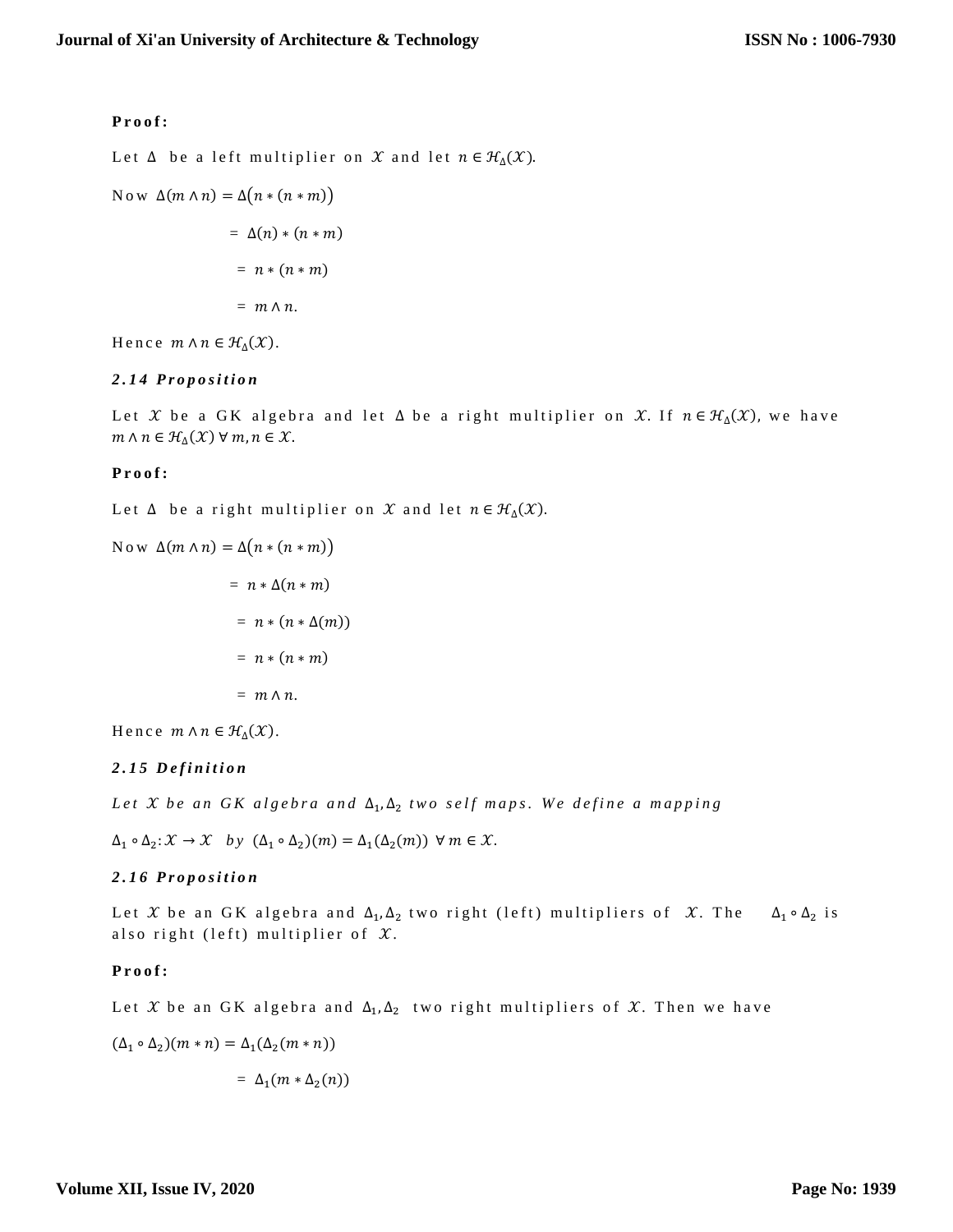$$
= m * \Delta_1(\Delta_2(n))
$$

$$
= m * (\Delta_1 \circ \Delta_2)(n)
$$

Let  $\mathfrak X$  be an GK algebra and  $\Delta_1, \Delta_2$  two left multipliers of  $\mathfrak X.$  Then we have

$$
(\Delta_1 \circ \Delta_2)(m * n) = \Delta_1(\Delta_2(m * n))
$$

$$
= \Delta_1(\Delta_2(m)) * n
$$

$$
= (\Delta_1 \circ \Delta_2)(m) * n.
$$

## *2 . 1 7 D e f i n i t i o n*

Let X be an GK algebra and  $\Delta_1, \Delta_2$  two self maps. We define  $(\Delta_1 \wedge \Delta_2): \mathcal{X} \to \mathcal{X}$  by  $(\Delta_1 \wedge \Delta_2)(m) = \Delta_1(m) \wedge \Delta_2(m).$ 

## *2 . 1 8 P r o p o s i t i o n*

Let X be an GK algebra and  $\Delta_1, \Delta_2$  two left multiplier of X. Then  $\Delta_1 \wedge \Delta_2$  is also left multiplier of  $\mathcal{X}$ .

## **P r o o f :**

Let  $\mathcal X$  be an GK algebra and  $\Delta_1, \Delta_2$  two multiplier of  $\ \mathcal X.$ 

(∆<sup>1</sup> ∧ ∆<sup>2</sup> )( ∗ ) = ∆1( ∗ ) ∧ ∆2( ∗ ) = (∆1() ∗ ) ∧ (∆2() ∗ ) = (∆2() ∗ ) ∗ ((∆2() ∗ ) ∗ (∆1() ∗ )) = ∆1() ∗ … … … … … … . ( 1 ) (∆<sup>1</sup> ∧ ∆<sup>2</sup> )() ∗ = (∆1() ∧ ∆2()) ∗ = ∆1() ∗ … … … … … … . . ( 2 )

From  $(1)$  and  $(2)$ 

 $(\Delta_1 \wedge \Delta_2)(m * n) = (\Delta_1 \wedge \Delta_2)(m) * n.$ 

Hence  $\Delta_1 \wedge \Delta_2$  is left multiplier.

## *2 . 1 9 D e f i n i t i o n*

For any  $\omega \in \mathcal{Q}(\mathcal{X})$ , the set of all multipliers, we define the Kernel of  $\omega$  as follows

 $\mathcal{K}_{\omega} = \{ m \in \mathcal{X}/\omega(m) = 1 \}.$ 

## *2 . 2 0 P r o p o s i t i o n*

Let  $\omega$  be a multiplier of  $\mathcal X$  and 1 - 1. Then  $\mathcal K_{\omega}$  is {1}